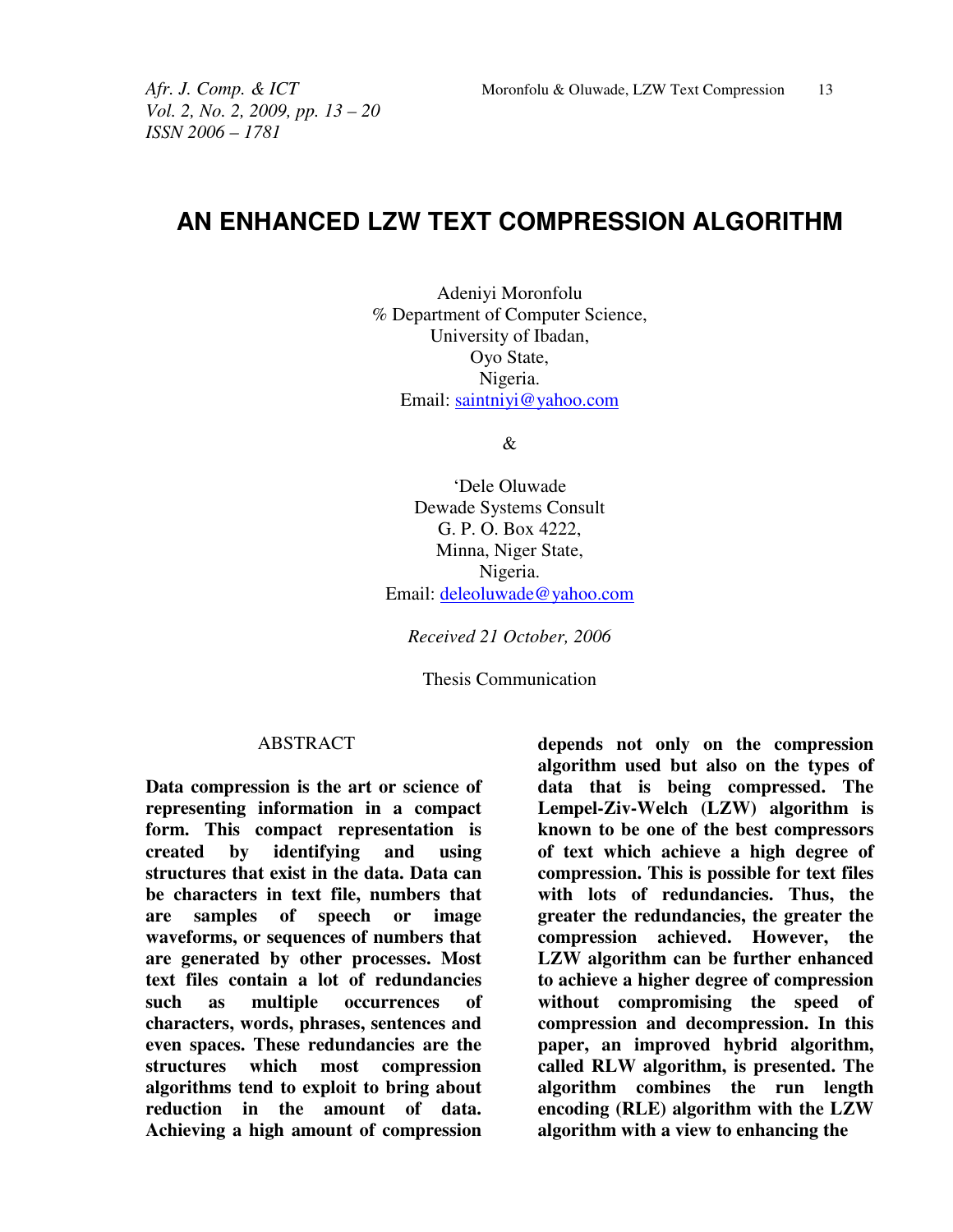# Moronfolu & Oluwade, LZW Text Compression 14

## **performance of the LZW algorithm without compromising the speed of execution.**

**Keywords**: Text compression, Lempel-Ziv-Welch (LZW) algorithm, Run Length Encoding (RLE) algorithm,

# **I. INTRODUCTION**

In the last decade, there have been a transformation in the way we communicate, and the process is still under way. This transformation includes the ever-present, ever-growing internet; the explosive development of mobile communications; and the ever-increasing importance of video communication. Data compression is one of the enabling technologies for these aspects of the multimedia revolution. It would not be practical to put images, let alone audio and video, on websites if it were for data compression algorithms. A data compression technique is said to be lossless if the decompressed (i.e restored) data file is identical to or is an exact replica of the original data [9]. It is said to be lossy if it only generates an approximation of the original file. Lossy image compression is used in digital cameras, greatly increasing their storage capacities while hardly degrading picture quality at all. Cellular phones would not be able to provide communication with increasing clarity were it not for compression. The advent of digital TV service would not be possible without compression. Making a long distance call is possible by the use of compression. Voice compression is used in internet telephony for example, while audio compression is used for CD ripping and is decoded by MP3 players [11]. Even modern, fax machine and satellite TV service are using compression. The applications are endless.

Data compression operates in general by taking "symbols" from an input "text", processing them, and writing "codes" to a compressed file. Symbols are usually bytes, but they could just as easily be pixels. To be effective, a data compression scheme needs to be able to transform the compression file back into an identical copy of the text [10]. Although, there are many types of compression techniques in existence today, the goals are all basically the same i.e. to make data as succinct as possible in the smallest possible time. This has direct application in storage conservation algorithm and in data transmission among many other applications [14]. The use of a compression algorithm is dependent on the efficiency of the algorithm, the nature of data to be compressed, as well as the elapsed time for which the compression and decompression can take place. Different compression algorithms are suited for different types of data e.g. JPEG (lossy) algorithm is appropriate for picture data compression, MPEG (lossy) algorithm for video data compression while HUFFMAN, LZW, Run Length Encoding (RLE) lossless algorithms etc are suited for text data compression. In particular, the RLE algorithm is an algorithm used to reduce the size of a repeating string (called run) of characters. This is typically achieved by encoding a run of symbols into two bytes, namely a count and a symbol. The LZW, on the other hand, is an algorithm which maps strings of text characters into numeric code. In  $[2, 3, 4, 5, 6, 7]$ , a binary lossless text compression algorithm (called 'code presentation') was developed and applied to some model binary text data, notably American Standard Code for Information Interchange (ASCII), Extended Binary Coded Decimal Interchange Code (EBCDIC) and the International Telegraph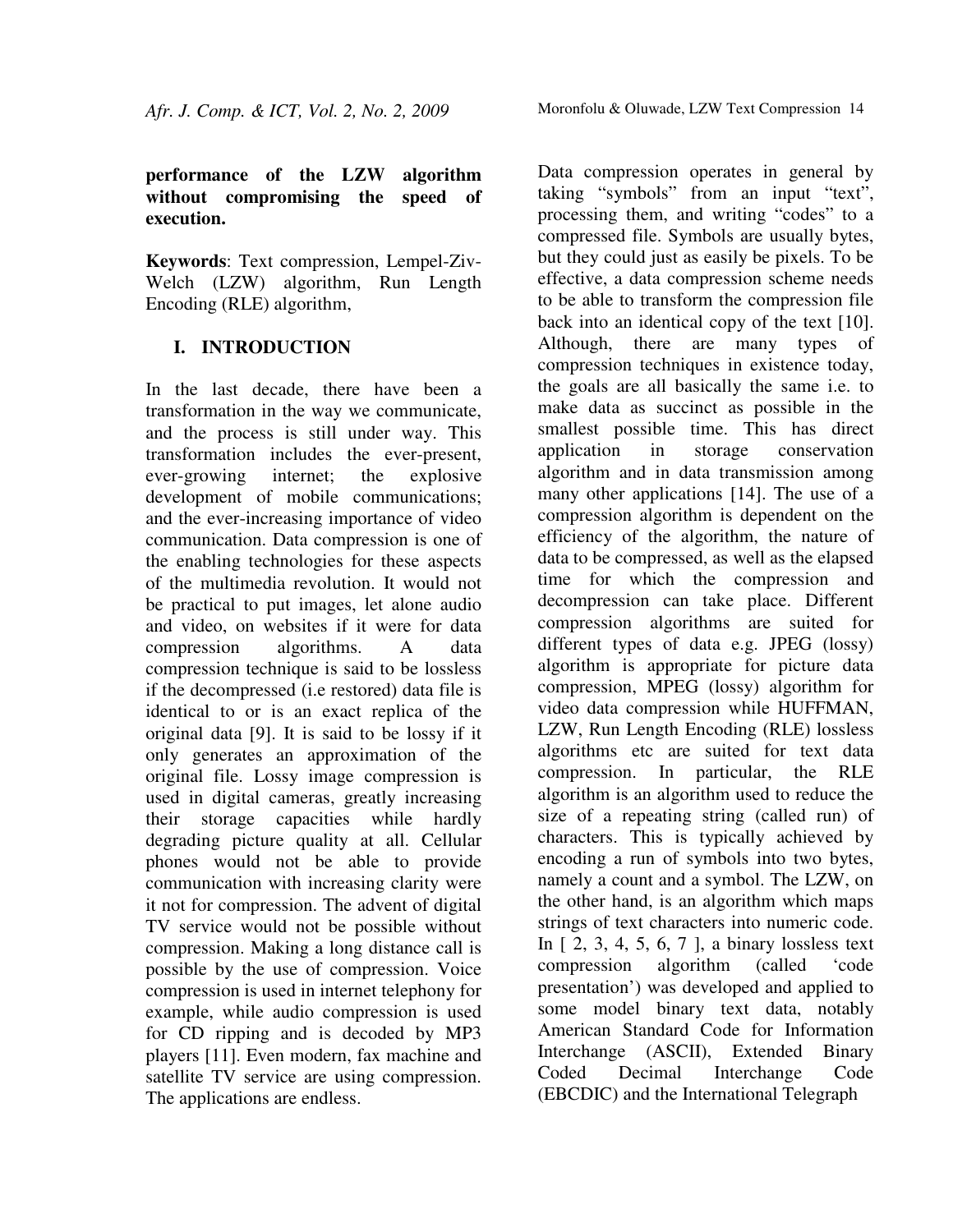and Telephone Consultative Committee (CCITT) code.

In the present paper, an enhanced LZW compression algorithm, called RLW algorithm, is presented. This algorithm is an hybrid of the RLE and LZW algorithms which enhances the performance of the latter without compromising the speed of execution. A comparison of RLE, LZW and RLW in terms of the file sizes shows that the new algorithm (RLW) performs best.

## **II. RLE AND LZW ALGORITHMS**

Run-length Encoding (RLE) is a technique used to reduce the size of a repeating string of characters. This repeating string is called a run. Typically, RLE encodes a run of symbols into two bytes; a count and a symbol. RLE can compress any type of data regardless of its information content, but the content of data to be compressed affects the compression ratio. RLE cannot achieve high compression ratios compared to other popular compression methods, but it is easy to implement and is quick to execute. Runlength encoding is supported by most bitmap file formats such as TIFF, BMP and PCX.

Consider a character run of 15 'A' characters which normally would require 15 bytes to store: AAAAAAAAAAAAAAA becomes 15A. With RLE, this would only require two bytes to store; the count (15) is stored as the first-byte and the symbol (A) as the second byte. Consider another example, with 16 character string 000ppppppXXXXaaa. This string of characters can be compressed to form  $3(0)6(p)4(X)3(a)$ . Hence, the 16 byte string would only require 8 bytes of data to represent the string. In this case, RLE yields a compression ratio of 2:1 [12]

For example, consider a string of text  $S =$ abaaabbbaaabaaabbb. Running it through a

RLE assuming run length of one is not allowed. The string will be compressed to ab3a3b3ab3a3b. There is thus a compression from 18 bytes 13 bytes.

Unlike the RLE, LZW (Lempel-Ziv-Welch) method maps strings of text characters into numeric code. To begin with, all characters that may occur in the string are assigned a code. For example, suppose that the string S = abaaabbbaaabaaabbb used above in the RLE example is to be compressed via LZW. Firstly, all occurring characters in string are assigned a code. In this case the occurring characters are "a" and "b" and are assigned 0 and 1 respectively. The mapping between character and their codes are stored in the dictionary. Each dictionary entry has two fields: key and code. The characters are stored in the key field while the numbers are stored in the code field. The LZW compressor repeatedly finds the longest prefix, p, of the unencoded part of S that is in the dictionary and outputs its code. If there is a next character c in S, then pc (pc is the prefix string p followed by the character c) is assigned the next code and inserted into the dictionary. This strategy is called the LZW rule [8].

Let  $S = pc$  be an uncompressed string where p is the longest prefix of the uncompressed string found in dictionary and c is the suffix of the uncompressed string. To compress the string using LZW algorithm, the following steps are followed:

*Step 1*: Replace the p with q code where the dictionary key for q code must already be defined in the dictionary. *Step 2*: Add new code inside the dictionary with key text  $(q)$  fc $(p)$ , where  $fc(p)$  represents the first character of the uncompressed string [8, 13].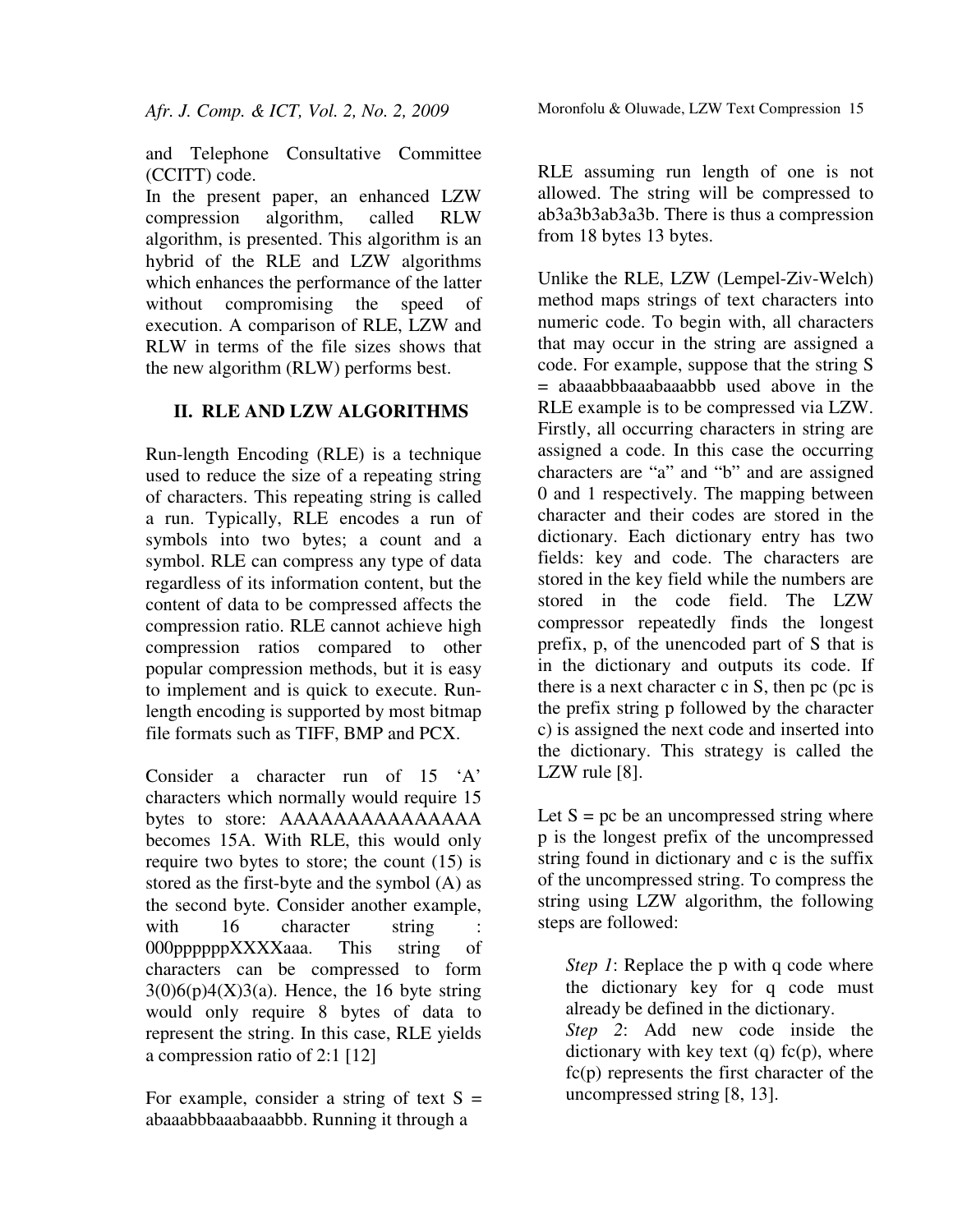To decompress using the algorithm, each code is fed as input one at a time and is replaced by the texts it represents. The codeto- text mapping can be reconstructed in the following ways: First, a predefined dictionary of all single occurring characters is setup. As before, the dictionary entries are code-text pairs. This time, however, the dictionary is searched for an entry with a given code (rather than with a given text). The first code in the compressed file corresponds to a single character and so may be replaced by the corresponding character. For all other codes p in the compressed file, two cases can be considered namely, the case in which code p is in the dictionary, and the case in which the code p is not in the dictionary. To decompress the compressed string the qp code is considered.

> *Case 1*: Code p is found in dictionary. Replace p with the text (p) and add new code into dictionary based on key  $text(q)fc(text(q)),$ where p represents the current code, fc the first character and q the previous code

> *Case 2*: Code p is not found in dictionary. Replaced p with  $text(q)fc(text(q))$  and add new code into dictionary based on key  $text(q)fc(text(q))[8, 13].$

### **III.COMBINED ALGORITHM (RLE+LZW)**

Though, LZW is a good compressor of text, yet its performance can still be enhanced by passing the string to be compressed through a RLE Compressor first before passing it through a LZW compressor. This results in a better compression gain than using LZW compressor alone. The RLE+LZW Compression algorithm consists of two steps:

*Step 1***:** Compress the source file using RLE first.

*Step 2***:** Compress the output of the RLE compressor using LZW compressor.

Similarly, the RLE+LZW decompression algorithm consists of two steps:

*Step 1***:** Decompress the source file using LZW first.

*Step 2***:**Decompress the output of the LZW decompressor using the RLE decompressor.

As an example, the string  $S =$ abaaabbbaaabaaabbb which was earlier considered will be further used to demonstrate the little, yet significant, compression gain of the RLE + LZW combined compressor. To start with, assume the string is first passed through the RLE compressor, the output of the RLE compressor will be 'ab3a3b3ab3a3b'. If this output is now passed through the LZW compressor, the following stages will occur until the whole string has been compressed. First, the predefined dictionary is setup with all the occurrence of characters in the string to be compressed. Table 3.1 below shows the initial configuration of the dictionary before compression begins and its various stages. To begin compression, set up the initial predefined dictionary as done in stage (1) of Table 3.1 below.

Table 3.1: Various Stages of LZW Compression on the RLE Compressor Output

| Stage 1 |  |  |
|---------|--|--|
| Aτ      |  |  |
| Code    |  |  |

Original string: ab3a3b3ab3a3b Output  $code = null$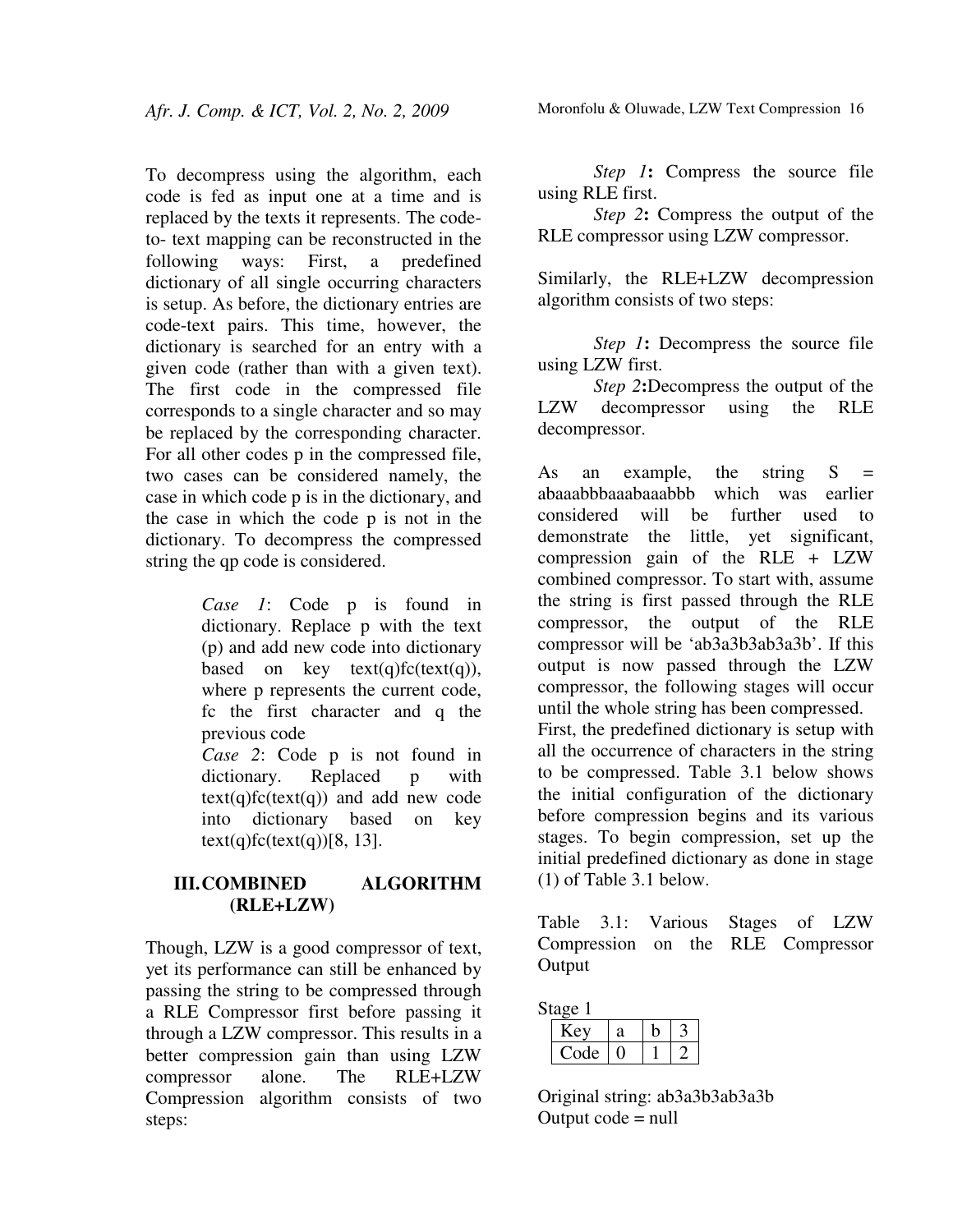Initial configuration (Predefined dictionary)

Stage 2

| , ev | a |  | ab |
|------|---|--|----|
| `ode |   |  |    |

Original string: ab3a3b3ab3a3b

Output  $code = 0$ 

a has been compressed, ab added to dictionary

Stage 3

| e۱)  | a |  | ab |  |
|------|---|--|----|--|
| Code |   |  |    |  |

Original string: ab3a3b3ab3a3b

Output  $code = 01$ 

ab has been compressed, b3 added to dictionary

Stage 4

| $\Delta V$ |  | ab |  |
|------------|--|----|--|
| `ode       |  |    |  |

Original string: ab3a3b3ab3a3b

Output  $code = 012$ 

ab3 has been compressed, 3a added to dictionary.

Stage 5

| c |  |  |  |
|---|--|--|--|
|   |  |  |  |

Original string: ab3a3b3ab3a3b

Output  $code = 0120$ 

ab3a has been compressed, a3 added to dictionary

Stage 6

|         |  | 3 Lab L |  |  |
|---------|--|---------|--|--|
| ' `∩de_ |  |         |  |  |

Original string: ab3a3b3ab3a3b Output  $code = 01202$ 

Moronfolu & Oluwade, LZW Text Compression 17

ab3a3 has been compressed, 3b added to dictionary

Stage 7

| nac |   |                |                |   |   |   |    |
|-----|---|----------------|----------------|---|---|---|----|
| Key | a | b <sub>1</sub> | $\overline{3}$ | a |   | a | b3 |
|     |   |                |                |   | я | ⌒ | а  |
| Cod |   |                |                |   |   |   |    |
|     |   |                |                |   |   |   |    |

Original string: ab3a3b3ab3a3b Output  $code = 012025$ ab3a3b3 has been compressed, b3a added to dictionary

Stage 8

| Ke | a | b | 3 <sup>1</sup> | $a \mid b$ | 3 | $^{\circ}$ a | b  | ab |
|----|---|---|----------------|------------|---|--------------|----|----|
|    |   |   |                |            | a |              | 3a |    |
| Co |   |   |                |            | O |              | 9  |    |
| de |   |   |                |            |   |              |    |    |

Original string: ab3a3b3ab3a3b

Output  $code = 0120254$ 

added to dictionary

ab3a3b3ab has been compressed, ab3 added to dictionary

Stage 9

| ాం           | a | b | 3 <sup>1</sup> | a | b              | $\begin{array}{ c c c } \hline 3 & a \\ \hline \end{array}$ |                | 3 <sup>1</sup> | $\mathbf b$    | a | 3 |
|--------------|---|---|----------------|---|----------------|-------------------------------------------------------------|----------------|----------------|----------------|---|---|
| ey           |   |   |                | b | $\overline{3}$ | a                                                           | $\overline{3}$ | b              | $\overline{3}$ |   | a |
|              |   |   |                |   |                |                                                             |                |                | a              |   |   |
| $\mathsf{C}$ |   |   | 2              |   | 5              |                                                             |                | 8              | 9              | X |   |
| od           |   |   |                |   |                |                                                             |                |                |                |   |   |
| e            |   |   |                |   |                |                                                             |                |                |                |   |   |

Original string: ab3a3b3ab3a3b Output  $code = 01202546$ ab3a3b3ab3a has been compressed, 3a3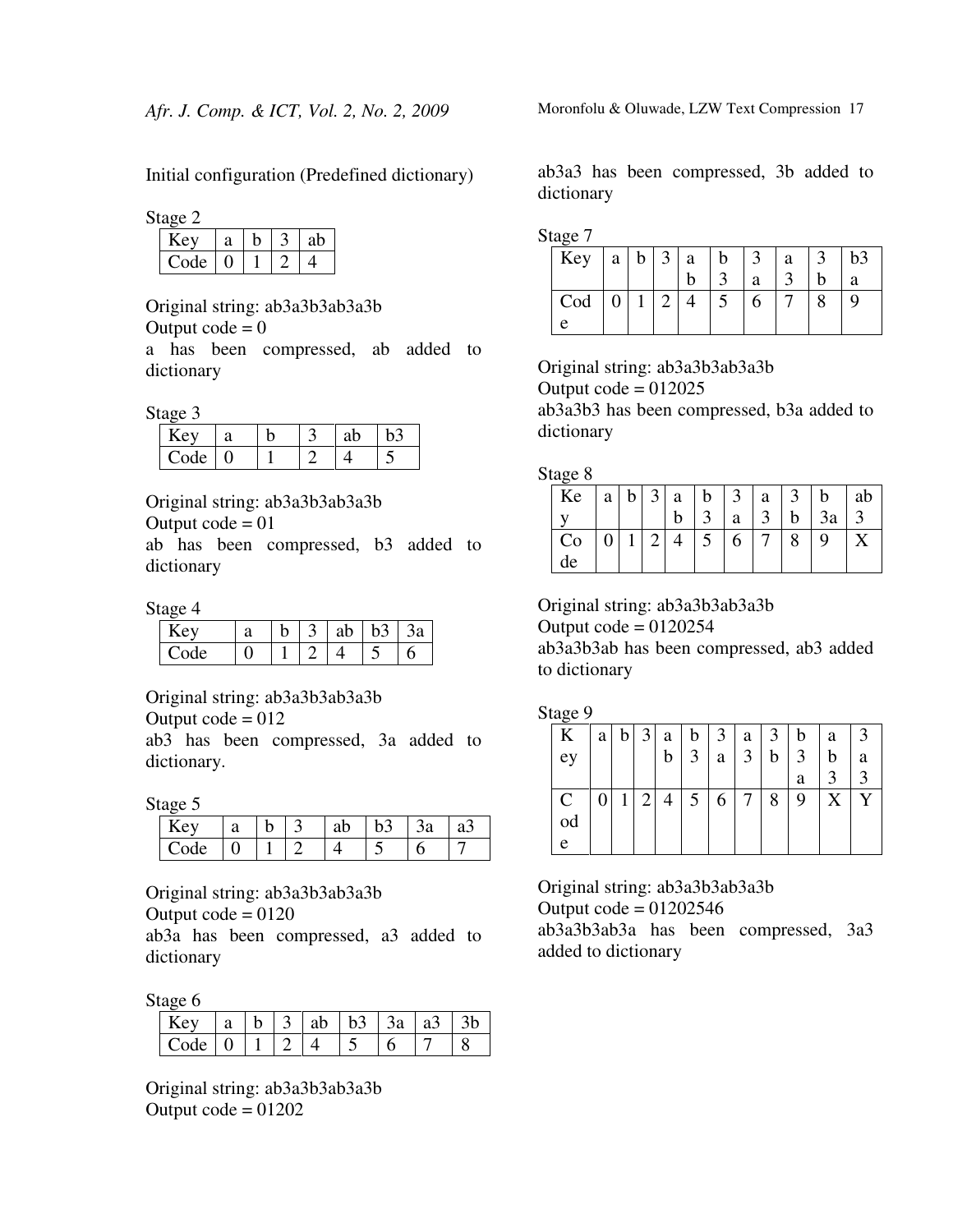Stage 10

| ے           |   |   |                |              |                |             |                |                |             |                |   |
|-------------|---|---|----------------|--------------|----------------|-------------|----------------|----------------|-------------|----------------|---|
| K           | a |   | $b \mid 3$     | a            |                | $b \mid 3 $ | a              | 3 <sup>1</sup> | $\mathbf b$ | a              | 3 |
| e           |   |   |                | $\mathbf{b}$ | $\overline{3}$ | a           | $3\vert$       | $\mathbf b$    | 3           | b              | a |
|             |   |   |                |              |                |             |                |                | a           | $\overline{3}$ | 3 |
| $\mathbf C$ | 0 | 1 | $\overline{2}$ |              | $4 \mid 5$     | 6           | 7 <sup>1</sup> | 8              | 9           | X              | Y |
| $\mathbf 0$ |   |   |                |              |                |             |                |                |             |                |   |
| d           |   |   |                |              |                |             |                |                |             |                |   |
| e           |   |   |                |              |                |             |                |                |             |                |   |

 (Final Dictionary) Original string: ab3a3b3ab3a3b Output  $code = 012025468$ ab3a3b3ab3a3b has been compressed, 3a3 added to dictionary

Stage 11 Original string: ab3a3b3ab3a3b Output  $code = 012025468$ ab3a3b3ab3a3b has been compressed, nothing added to dictionary

The final compressed string of the RLE output through the LZW compressor is 012025468, which occupies 9 bytes.

Initially, there was a 18 byte string passed through the RLE compressor. However, the string was reduced to 13 bytes by the RLE compressor. The output of the RLE compressor is now passed through the LZW compressor and there is a further reduction from its 13 bytes to 9 bytes. Thus, the combined RLE and LZW reduces the original string from 18 bytes to 9 bytes  $-$  a 50% reduction. When the same sample string was manually run through the LZW compressor, it compresses it to 13 bytes. Thus, the combined RLE+LZW algorithm outperforms LZW compressor.

Moronfolu & Oluwade, LZW Text Compression 18

#### **IV. PERFORMANCE EVALUATION**

In order to verify and justify the manual walkthrough of the RLE + LZW combined algorithm done in Table 3.1 above, some sets of files were run through the implemented version of RLE, LZW and RLW (combined algorithm) to compare their result and performance. The implementation was carried out using C language due to the language's support for manipulating strings, among other features. Table 4.1 below shows the comparative result of the compression. While LZW and RLW compete favourably, it was observed that when it comes to text files, RLW compresses a little better than LZW. Though the compression gain is very little, yet it is significant. It is also noteworthy that in some types of files that are mostly non textbased, LZW seems to equally have a little performance gain than RLW. There are however some types of text-based files where LZW still has a performance gain over RLW. Such files are either small in size with little redundancies, or bigger in size and yet with little redundancies. In Table 4.1 below, the files D1, D2, D3, D4 and D8 are text based files while the remaining files (i.e. D5, D6 and D7), though containing text, are not text-based files.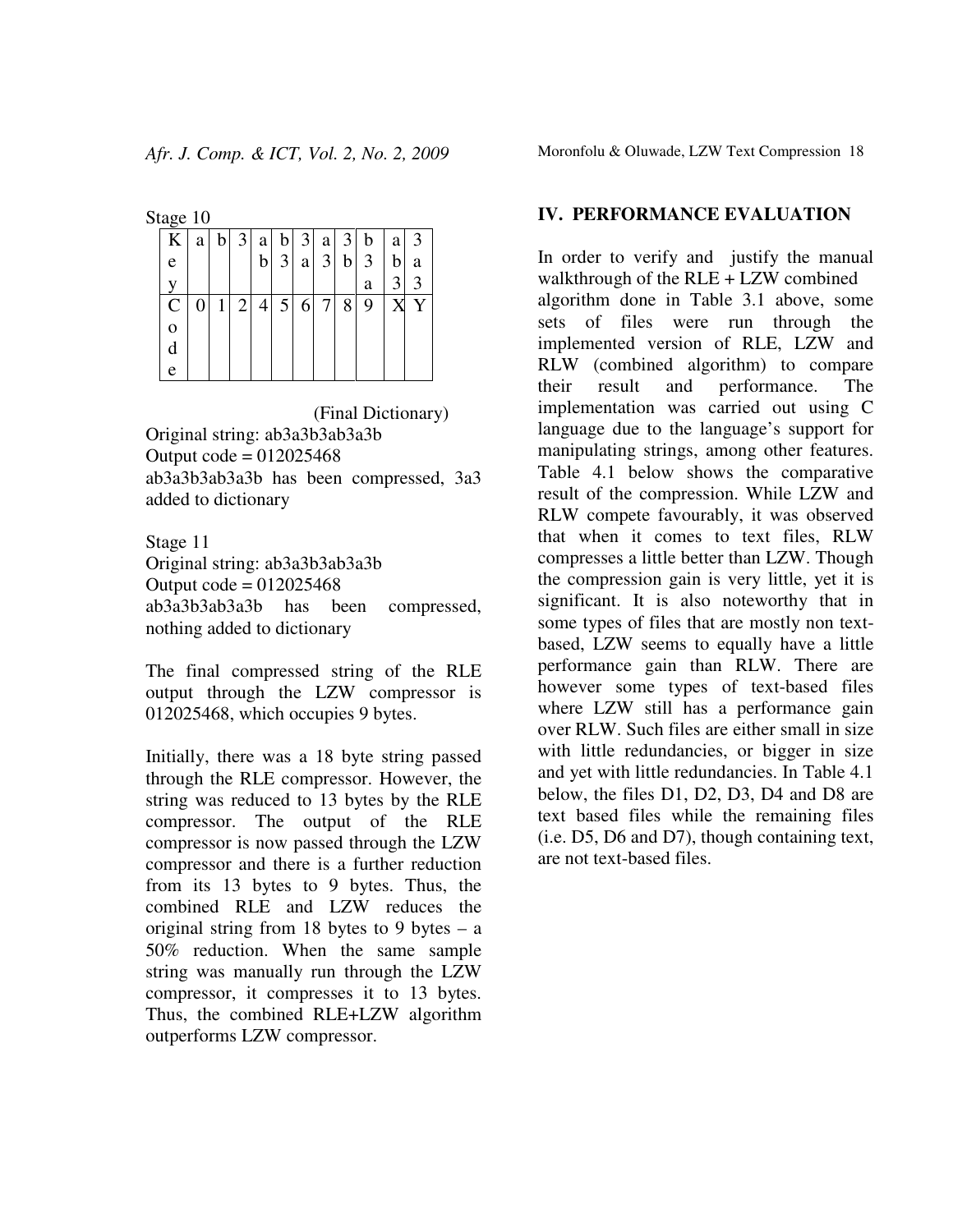| Table 4.1: Comparison of Algorithms      |  |  |  |
|------------------------------------------|--|--|--|
| Performance for Different File Sizes and |  |  |  |
| Format.                                  |  |  |  |

| Seri           | Nam            | Origin       | <b>RL</b>      | LZ   | <b>RL</b> |
|----------------|----------------|--------------|----------------|------|-----------|
| al             | e              | al File      | E              | W    | W         |
| N <sub>0</sub> |                | <b>Sizes</b> | Size           | Size | Size      |
|                |                | (KB)         | (KB)           | (KB) | (KB)      |
|                |                |              |                |      |           |
| 1              | D <sub>1</sub> | 19.5         | 10.            | 2.27 | 2.03      |
|                |                |              | 6              |      |           |
| $\overline{2}$ | D2             | 147          | 116            | 49.2 | 49        |
| $\overline{3}$ | D <sub>3</sub> | 73           | 50.            | 25.2 | 24.9      |
|                |                |              | 2              |      |           |
| 4              | D <sub>4</sub> | 32.5         | 14.            | 8.5  | 8.34      |
|                |                |              | 6              |      |           |
| 5              | D <sub>5</sub> | 227          | 213            | 102  | 103       |
| 6              | D <sub>6</sub> | 444          | 191            | 64.7 | 64.9      |
| 7              | D7             | 22.7         | 22.            | 10.1 | 10.2      |
|                |                |              | 5              |      |           |
| 8              | D <sub>8</sub> | 41.5         | 25.            | 12.8 | 12.6      |
|                |                |              | $\overline{2}$ |      |           |

In file D4, for instance, whereas the original file size is 32.5KB, use of RLE compression algorithm reduces the size to 14.6KB, while LZW, on the other hand, reduces it to 8.5KB. By using the combined algorithm (RLW), the size is reduced to 8.34KB which gives the best compression result.

#### **IV. DISCUSSION AND CONCLUSION**

From the analysis carried out in previous sections, it can be observed that the combined RLE and LZW compressor will bring about a little but significant compression than RLE or LZW alone for most text files. Since both RLE and LZW algorithms are exploiting common redundancy in text-based file (i.e. repetitiveness or multiple occurrences of phrases), combining this positive feature of the two algorithms into a single algorithm can bring about an increased performance

than the individual algorithm. This increased compression gain is more noticeable in files with multiple occurrences of phrases and spaces as characterized in most day-to-day text based files. Thus, the greater the redundancies, the greater the degree of compression achieved. However, there are cases when the LZW outperforms the new algorithm; this is not always a common encounter and is observed with either smaller files with little repetitiveness or larger files with little or no repetitiveness. On the hand, since the individual algorithms are fast in execution speed, it can be argued that the speed of the combined algorithm will also be fast. It is important that the order of compression be strictly followed i.e. RLE first, then followed by LZW. This is due to the fact that LZW, from experimental observation, has been found to be an optimal compressor such that no other compression algorithm can compress its output further. The study therefore demonstrates that textbased files with lots of redundancies can be compressed to a higher degree of compression by first compressing it through the RLE algorithm before compressing it through the LZW algorithm.

### *POSTSCRIPT*

This paper is part of the M.Sc (Computer Science) project [1] of the first author written under the supervision of the second author.

### **REFERENCES**

[1] Adeniji Olusoji Moronfolu, *Development of a Plain Text Algorithm for Data Compression and Decompression*, M.Sc project, Department of Computer Science, University of Ibadan, Nigeria, 2006.

[2] 'Dele Oluwade, "Applications of 2-Code Error Detection Techniques", *Proceedings of the 14th*